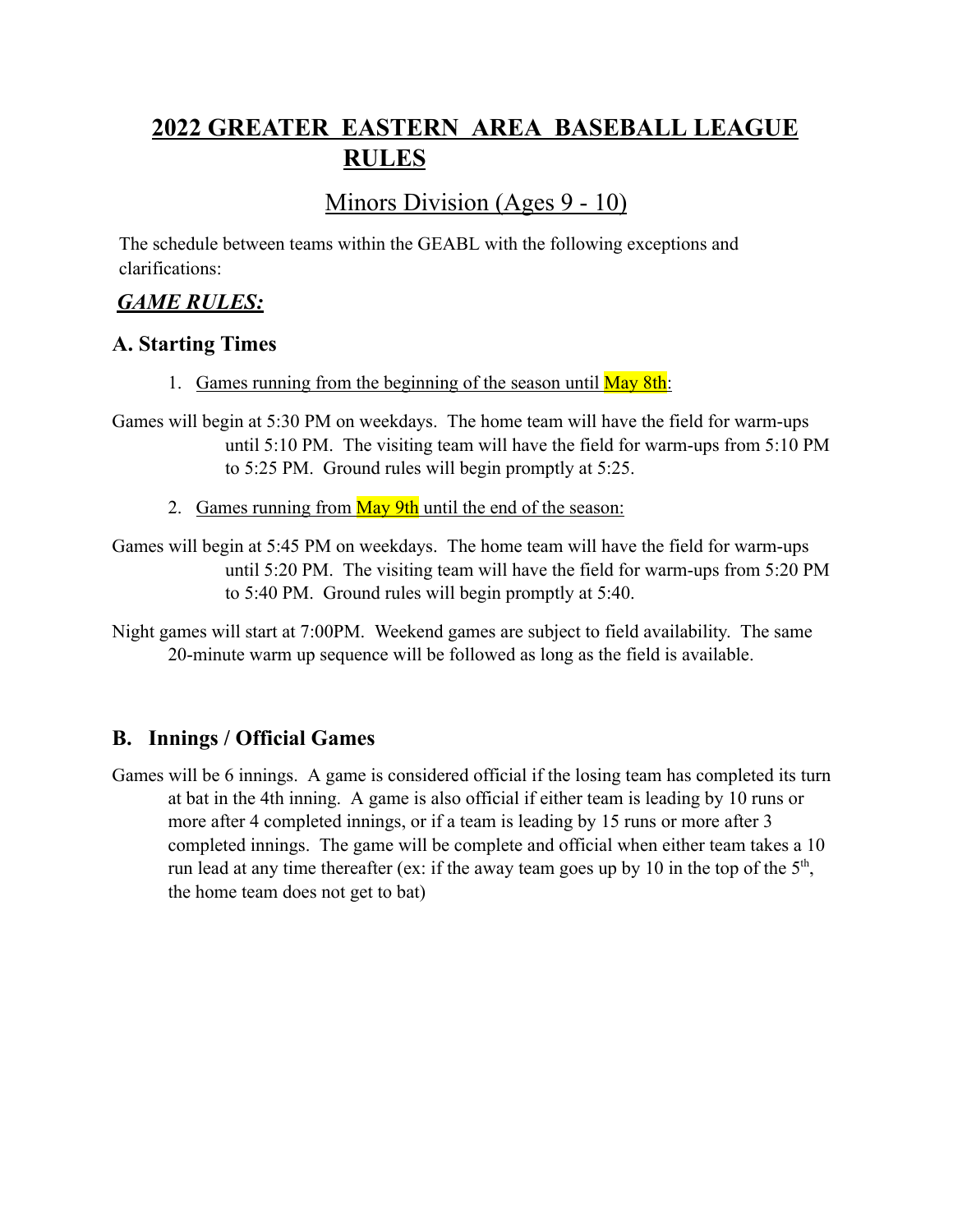### **C. Time Limits**

**1.** *ALL GAMES:* There will be a 2 hour time limit. No inning may start after the 2 hour time (regardless if the field has lights or no lights). Any inning in progress when the game reaches the 2 hour time limit will be completed. If that inning can't be completed due to darkness (umpire's discretion at that time), the final score will revert back to the score at the end of the last completed inning. Games tied after 2 hours will remain a tie. In the event the score is tied after 6 innings and the time limit has not passed yet, teams will continue to play another inning until the 2 hour time limit goes into effect.

## **D. Unofficial Games / Completing Games**

Tie games, prior to becoming an official game, or any other game not considered an official game will be played from where they ended. Games that can't be completed due to rain, darkness, etc., will be started at the point it was rained out. When the game is rescheduled, the original batting order will remain the same as from the previous game played. Players may be added to either line-up at the bottom of the order. If kids are not present at the make-up date, they are automatic outs the first time they would come to bat. If multiple kids are missing, the maximum amount a team can be penalized is for 3 total outs in the rescheduled game. . All pitch count rules still apply. See EE – Umpire Pay

## **E. Postponed / Canceling Games**

- If a game is postponed for weather it must be rescheduled within 2 days and made up within 2 weeks of the scheduled game. Each manager will arrange the dates. The Home manager must then notify the umpire assignor and their commissioner. Once the season starts the only reason a game can be canceled is weather related i.e. rain, rain soaked field, or if an unexpected school function comes up that the commissioners agree on may be rescheduled. *School dances will not be considered!*
- Once the season begins, if a coach needs to change a game due to a non-weather related reason, that coach *(not the organization)* must pay a \$20 fee to the league (GEABL) to get that game switched. *We will not change a scheduled game due to dances (unless a coach pays the fee).* If a team needs to at any time during the season, use call-ups from the age level below (See Section W). Any changes to a schedule must be made through your league representative.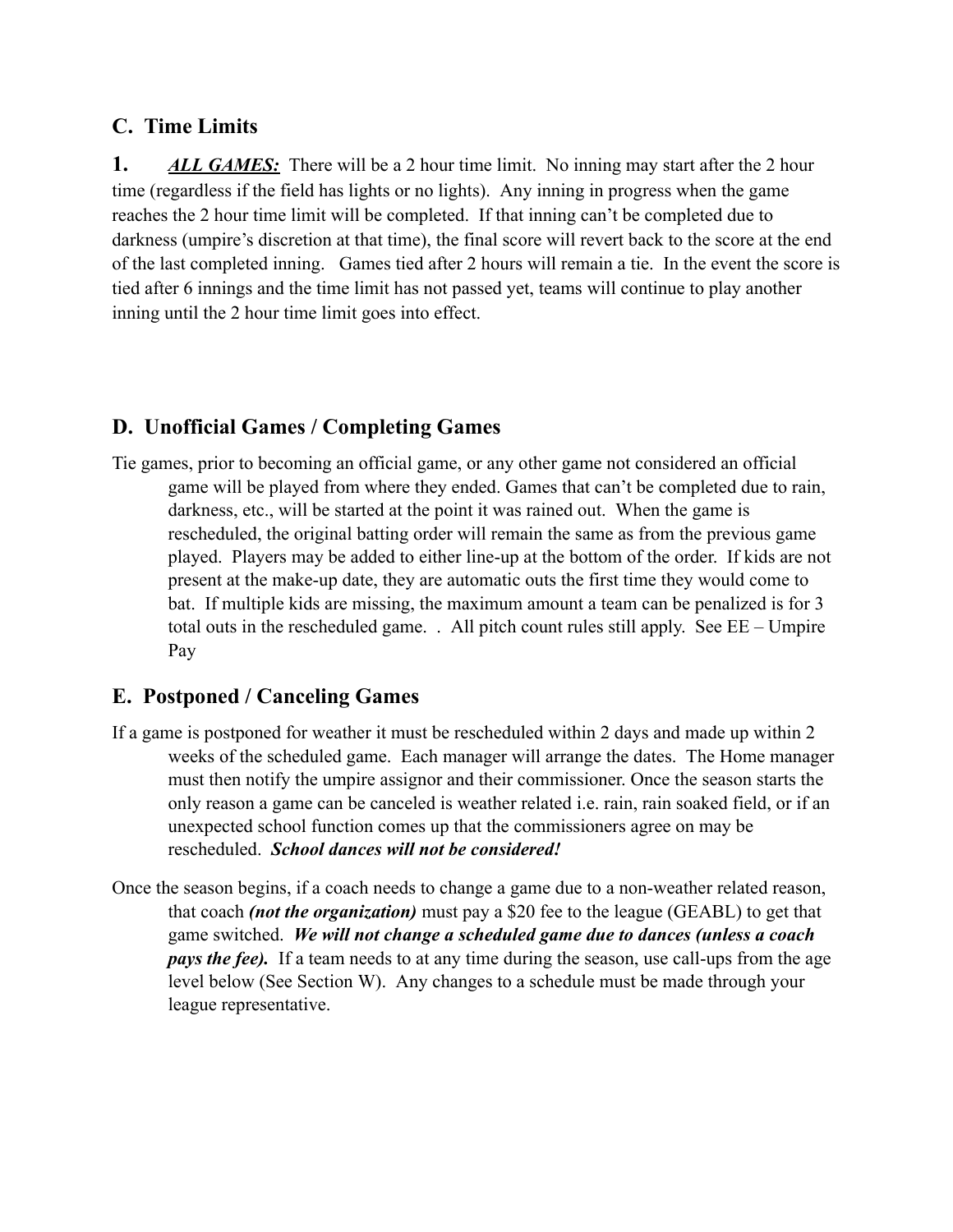### **F. Starting Line-ups / Playing Time Required**

Teams in all age groups must have at least 9 players to start a game. (if any injury occurs, a team may play with 8). There is *NO* grace period. Teams must wait 10 minutes to wait for the  $9<sup>th</sup>$  player. If the player has not arrived at that time, the game will be considered a forfeit. A *continuous batting order* with all players in uniform listed will be used (Meaning all players at the game must bat before the top of the line-up hits again). All players are required to play 2 innings in the field and have one at-bat.

## **G. Late-arriving players**

If a player is late for the game he is to be added to the last batting position in the order that was established at the beginning of the game. If a player would arrive after the  $2<sup>nd</sup>$  inning has already been completed, the coach has the discretion on whether he wants to play him or not. That player is not obligated to play 2 innings and get his 1 at-bat. If he does allow him to play, he would be added to the bottom of the line-up.

### **H. Batting Rule**

- A 10 batter limit will apply for all innings other than the last inning when the team in the field must record 3 outs. (If a team only has 9 batters, they would still follow the 10 batter rule – 1 batter would just hit twice in the inning.)
- If an umpire decides that a game will be shortened by an inning or two (due to darkness or time limit rule), then that last inning that is about to be completed will not have a 10 batter rule for the final played inning.
- Bunting is allowed. A batter will not be allowed to square around to bunt and pull back and hit the ball instead.

#### **I. Pitching**

1. One pitch is considered an inning. A pitcher taken from the mound can't return to the mound later in the game. Pitchers will be limited to 6 innings per week with a maximum of 3 innings per game. A week will begin on Sunday and end on the next Saturday. Should a pitcher hit 3 batters during a pitching appearance, the pitcher must be removed immediately after the third batter was hit. If a coach is not following the required days rest for their pitchers, a forfeit may be given to the coach in violation.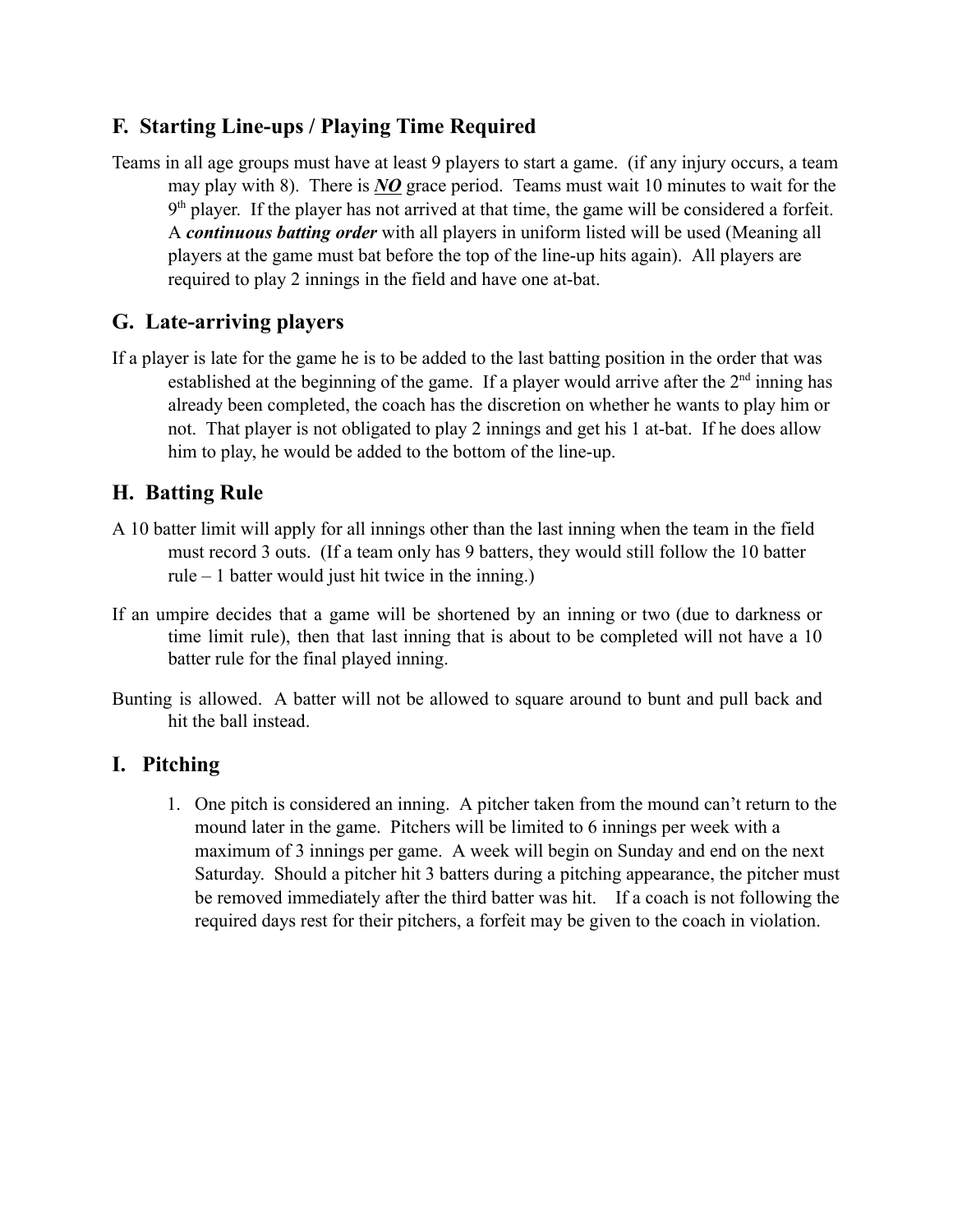| <b>GREATER EASTON AREA BASEBALL</b><br><b>LEAGUE</b> |                                |                                   |          |           |        |
|------------------------------------------------------|--------------------------------|-----------------------------------|----------|-----------|--------|
|                                                      |                                |                                   |          |           |        |
| <b>DIVISION</b>                                      | DAILY MAX PITCHES (INNINGS)    | <b>REQUIRED REST</b><br>(PITCHES) |          |           |        |
|                                                      |                                | 1 Day                             | $2$ Days | 3 Days    | 4 Days |
| <b>MAJORS</b>                                        | <b>75 PITCHES OR 3 INNINGS</b> | $0 - 35$                          | 36-50    | $51 - 65$ | $66+$  |

Rest days begin the **same day** the pitcher last threw an official pitch. (Ex: A pitcher pitches on Saturday and requires 3 days of rest, even though the innings reset Sunday, that pitcher is not eligible to pitch again until Tuesday.)

**Max 45 pitches per inning**. If a pitcher reaches 45 pitches in an inning during an at bat, he is allowed to finish the at bat before being removed.

If 45 pitches are reached during an at bat and it is the last batter of the inning, the pitcher **IS** allowed to stay in the game and pitch again the next inning. (Example: Third out of an inning or 10<sup>th</sup> batter in Minors Division).

Coaches are responsible for verifying the number of pitches for each pitcher after each inning along with game score.

Home team book is official for score and pitch count.

2. A pitcher may finish out the batter he is facing and not be penalized for throwing extra pitches over the maximum number if the coach informs the other coach and umpire that they are taking out the pitcher after that at-bat. (ex: A pitcher throws the  $50<sup>th</sup>$  pitch to the batter and it requires 5 more pitches to get the batter out or on base. The pitch count reverts back to the  $50<sup>th</sup>$  pitch as long as the coach had informed the other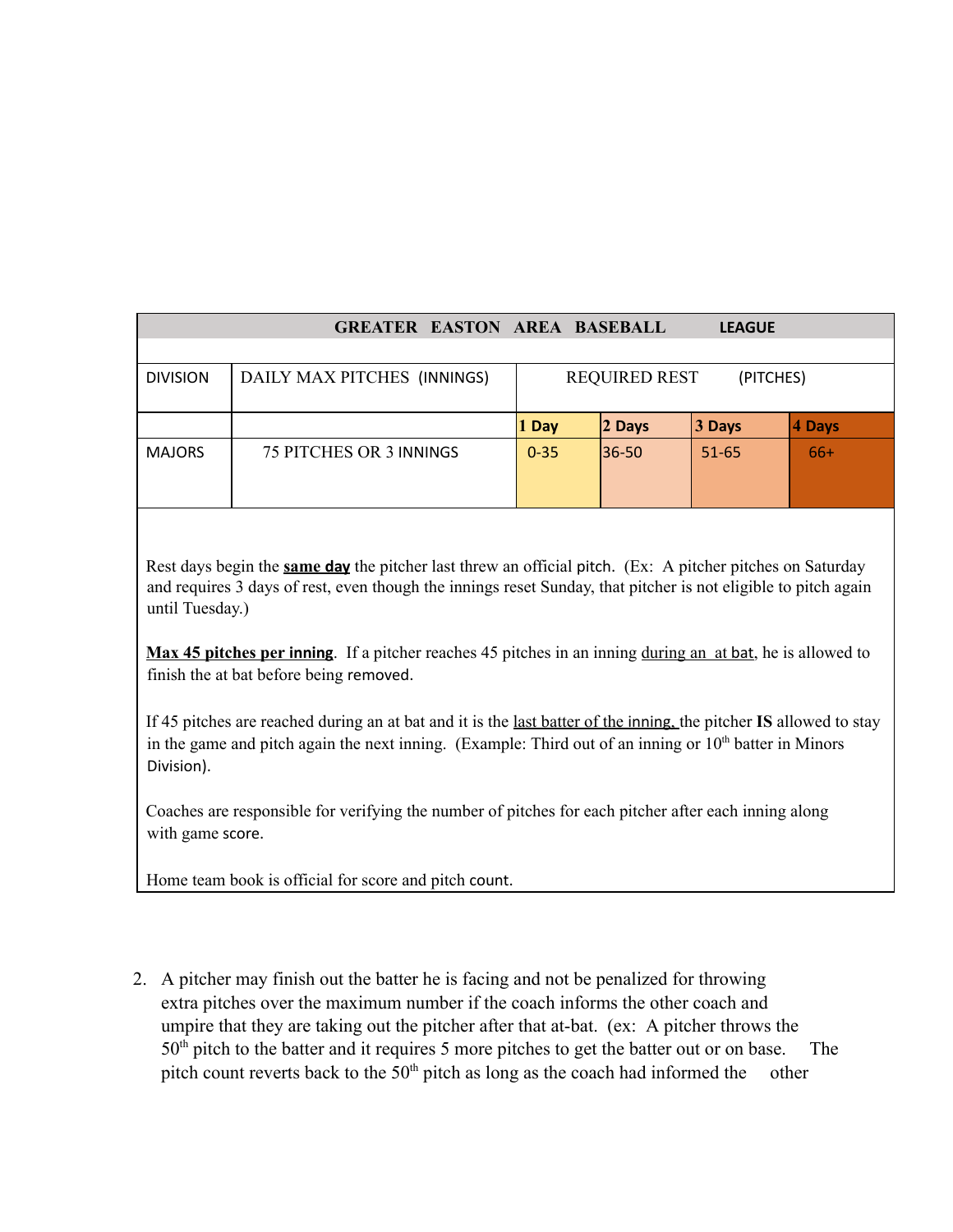coach and umpire that they are coming out after that at-bat.) The pitch count in this example would then be at 50, not 55, and require only the 2 days of rest (note 3). The coach should also have a kid warming up during this time to speed up the timing of the game.

- 3. If a runner leaves early and a pitch is made, the play is considered a dead ball and that pitch is **not** counted towards the pitch count totals.
- 4. In the case of a rain-out (and only because of a rain-out) where a team is forced to play 4 games in one week, 2 additional innings will be added to the maximum innings per week. However, the pitch count rule and the rest days would still be the same for the given week. This will not apply if you are already playing 3 games in one week and a 4th game happens to be a make-up for reasons other than a rain-out. A week is defined above.
- 5. No curve or breaking balls are allowed. The umpire will determine if a curve or breaking ball is thrown. If the umpire determines a curve or breaking ball is thrown, then that pitch will be called a ball regardless if the batters swings and misses. If the batter swings and hits the ball he has the option of taking the result of the hit or returning to the batter's box to resume the at bat. The umpire will hold all curveball decisions until the result of the pitch is determined.
- 6. Batter is out on a third strike regardless of whether or not the pitch is caught by the catcher.
- 7. No intentional walks are allowed.
- 8. Managers are allowed to visit the mound once per inning. However, a second trip to the mound in the same inning for the same pitcher will result in that pitcher being automatically removed as a pitcher. A visit to the mound between innings is considered one visit for the new inning.
- 9. If a double-header is being played, the days of rest will be based on the total pitches thrown in one day (not per game). If a pitcher throws 40 pitches in game 1 and 30 pitches in game 2 of that day, his 70 pitches on the day requires him to have 4 days of rest.

#### **J. Stealing**

From the start of the season until May 8th, If a runner leaves early, before the ball crosses the plate, the pitch will be "dead" and the runner(s) return to their original base. No further action. From May 9th to the end of the season if a runner leaves early, before the ball crosses the plate, the pitch will be "dead" and the runner will be OUT. NO WARNING. If multiple runners left early on the same pitch then the LEAD runner will be out and the others will go back to their original base.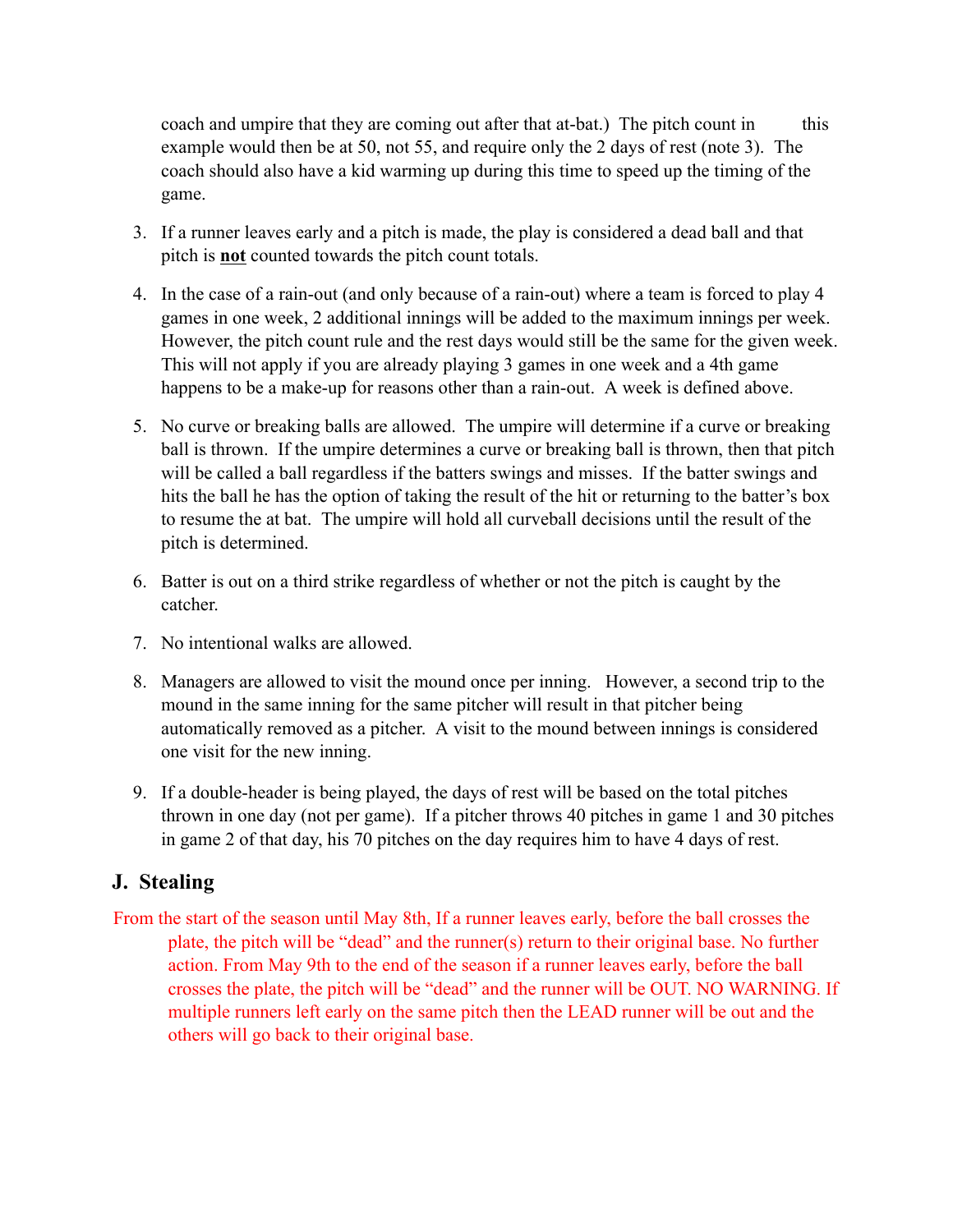*Once a team is up by 10 runs or more, there is NO stealing allowed for any reason.* If the losing team begins to comeback and gets the score within 10 runs, then that team is allowed to steal again.

Runners can't advance to the next base on an overthrow, even if the ball is still in play.

#### *Potential stealing scenarios:*

- 1. A runner at  $1^{st}$  steals  $2^{nd}$  and the ball is overthrown into centerfield, the runner can't advance to  $3<sup>rd</sup>$ , even if the ball is still in play.
- 2. A runner at  $2<sup>nd</sup>$  steals  $3<sup>rd</sup>$  and the ball is overthrown into leftfield, that runner can't advance to home, even if the ball is still in play.
- 3. Runners on  $1<sup>st</sup>$  and  $2<sup>nd</sup>$  and a double-steal takes place, runners may only advance to the base they are stealing. They can't advance to the next base, even if the ball is still in play or overthrown.

*\*\*If the runner at 1st does not immediately break and leaves late on the steal (ex: ball overthrown into leftfield on a 3rd base steal attempt), the runner at 1st can try to advance to 2nd and that play is live, the runner on 3rd would NOT be able to go home on that play, even if an attempt is made on the runner now stealing 3rd and that being overthrown. Can only advance 1 base on a steal attempt.*

\*\*4. Runners on  $1^{\text{st}}$  &  $3^{\text{rd}}$ , the runner on  $1^{\text{st}}$  steals  $2^{\text{nd}}$  base: if the catcher chooses to throw **down to second base, the runner on 3rd will no longer be allowed to advance to home on the play.\*\***

#### *A runner on 3rd can only advance to home on a base hit or walk/HBP with the bases loaded.*

5. If a catcher tries to pick off a runner at first base and the ball is overthrown into right field, only the runner at first can advance to  $2<sup>nd</sup>$  if it is unoccupied (no one else can advance).

#### **K. Sliding**

Sliding is not mandatory, but highly encouraged if there is a close play at a base to prevent a collision. No player may attempt to dislodge the ball from the fielder. Any runner colliding with a fielder will be automatically called out. Should a violent collision occur, the runner may be ejected from the game. This is the umpire's judgment. There is no head first slides unless the runner is returning to the bag. The first offense is a team warning. Anytime after the warning, that teams' runners will automatically be called out.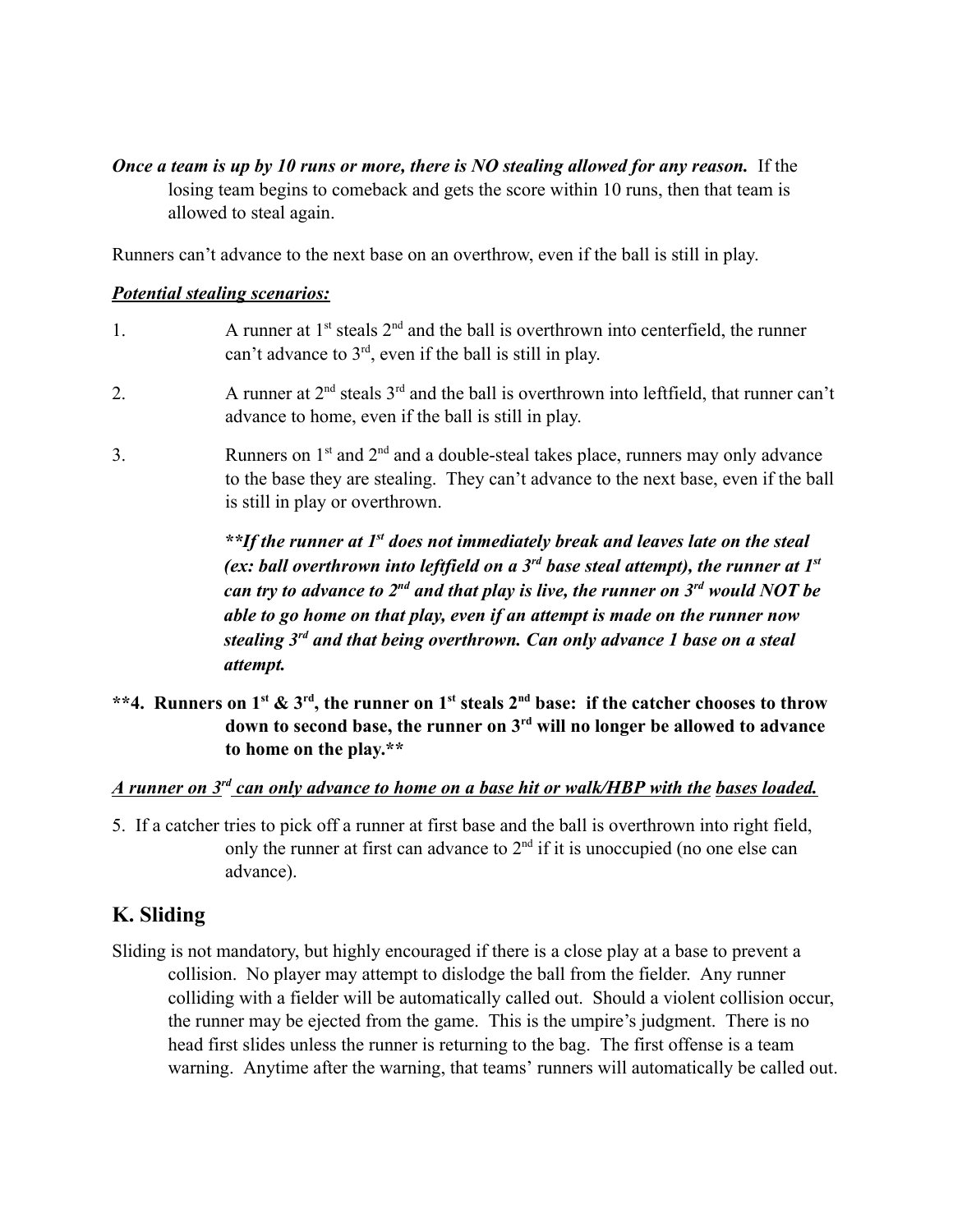All warnings must be noted in each team's scorebooks. No fielder, including the catcher, may block a runner's path to the base WITHOUT the ball. It is up to the umpire ONLY to determine if a play will be made.

### **L. Courtesy Runner**

A courtesy runner *MUST* be used for the catcher when there are 2 outs. The runner must be the runner that made the last out. The only other time a courtesy runner is allowed is in the case of injury.

## **M. Play Stoppage**

Play until all runners have stopped, a dead ball occurs, or time is called by the umpire.

Play will stop once the ball is in the possession of the pitcher and the pitcher is in the proximity of the mound area. (ex: ball hit to the outfield and the pitcher receives the ball at  $2<sup>nd</sup>$ base, the play continues until the pitcher would run near the mound – if the pitcher would stand there, the play is NOT over). The umpire will call time at this point. All runners that have left a base may advance at their own risk to the next base only.

## **N. Out of Play**

This rule is a baseball rule. One of the most confusing rules by all parties involved. 2 things to always remember about this rule. First, the runners and batter will always get 2 bases max. Secondly, majority of the time the outcome will be the same regardless if it was an infielder or

outfielder that started the throw. If play is started by an infielder and the ball goes out of play the ruling is as follows: The batter and any runner(s) on base will get 2 bases from where they were at TIME OF THE PITCH. This matters because if you would have a steal play on and the ball is hit softly down the line and the 3rd baseman would attempt to throw a batter out at first and the runner is already past 2nd base the ruling would be…. the batter gets 2nd and runner would get 3rd. If OUTFIELDER initiates the throw and ball goes out of play then the batter and base runner(s) would get 2 bases from where they were at TIME OF THROW. Again the majority of time the same bases will be awarded. Example of difference: runner stealing on pitch ball is batted into right field. Right fielder gets the ground ball and attempts to throw the batter out at first. At the time of the ball being thrown, the base runner is not passed 2nd...he would get 3rd and batter gets 2nd. If runner would be past 2nd base by TOT, runner would score and batter would get 2nd

## **O. Infield Fly Rule will not be used at the minors level.**

## **P. Substitutions**

Free substitution is in effect at all times. Only restriction: a pitcher taken out of a game can't go back into pitch during that same game.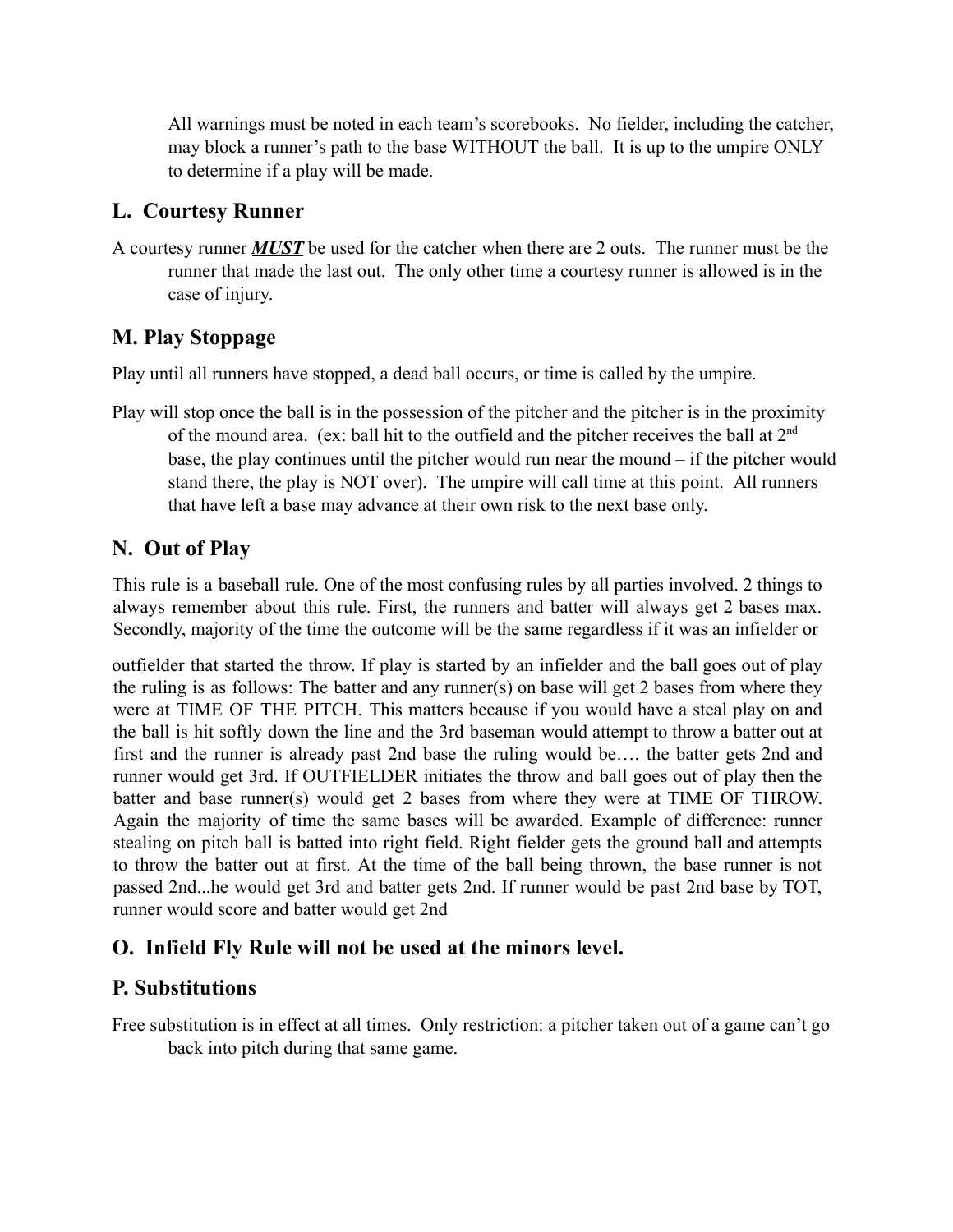# **Q. Injury**

If an injured player is removed from the game, that spot in the batting order will be considered an out their next at-bat, but only the first time around. This is the only time a team may play with 8 players in a game.

## **R. Fields**

Home teams are responsible for their fields. Fields should be fully lined. Bases will be at 60 feet for the minors level. The pitching rubber is 46 feet from home. Batter Boxes should be fully lined and enclosed. There should be no open batter boxes.

### **S. Equipment / Bat Requirements**

All players must wear a team hat and numbered shirt. No shorts will be allowed. Metal spikes are not allowed. Catchers must have full protective gear including helmet, throat protector, and protective cup (as should every player). All batters must wear helmets with over the ear protectors. If a runner deliberately removes their helmet while running the bases he may be called out by the umpire.

All bats are required to have the USA baseball stamp on it.

Any size bat can be used with any drop as long as it has the USA baseball stamp on it.

Any size one piece wood bat is allowed. No 2 piece composite wood or bamboo bats are allowed unless they have the USA bat stamp. One piece doesn't need the stamp.

- If an illegal bat is used in a game and the umpire is informed of it at the time of the at-bat, the batter will be called out.
- Protective vests and facemasks, while required by some organizations, are optional. This will be left to the respective organizations to decide.

## **T. Scorebooks**

Home team scorebook is official. Teams must exchange lineups before each game, listing all of their player's last names and uniform numbers. Managers must notify the umpire and the opposing scorekeeper of any pitching change. Managers must verify the score at the end of each inning. Umpires must verify the score by signing the home scorebook at the end of the game. The home team must report all scores to their designated representative the day/night of the game. Scorekeeper must keep track of innings played by both their team and the opposing team.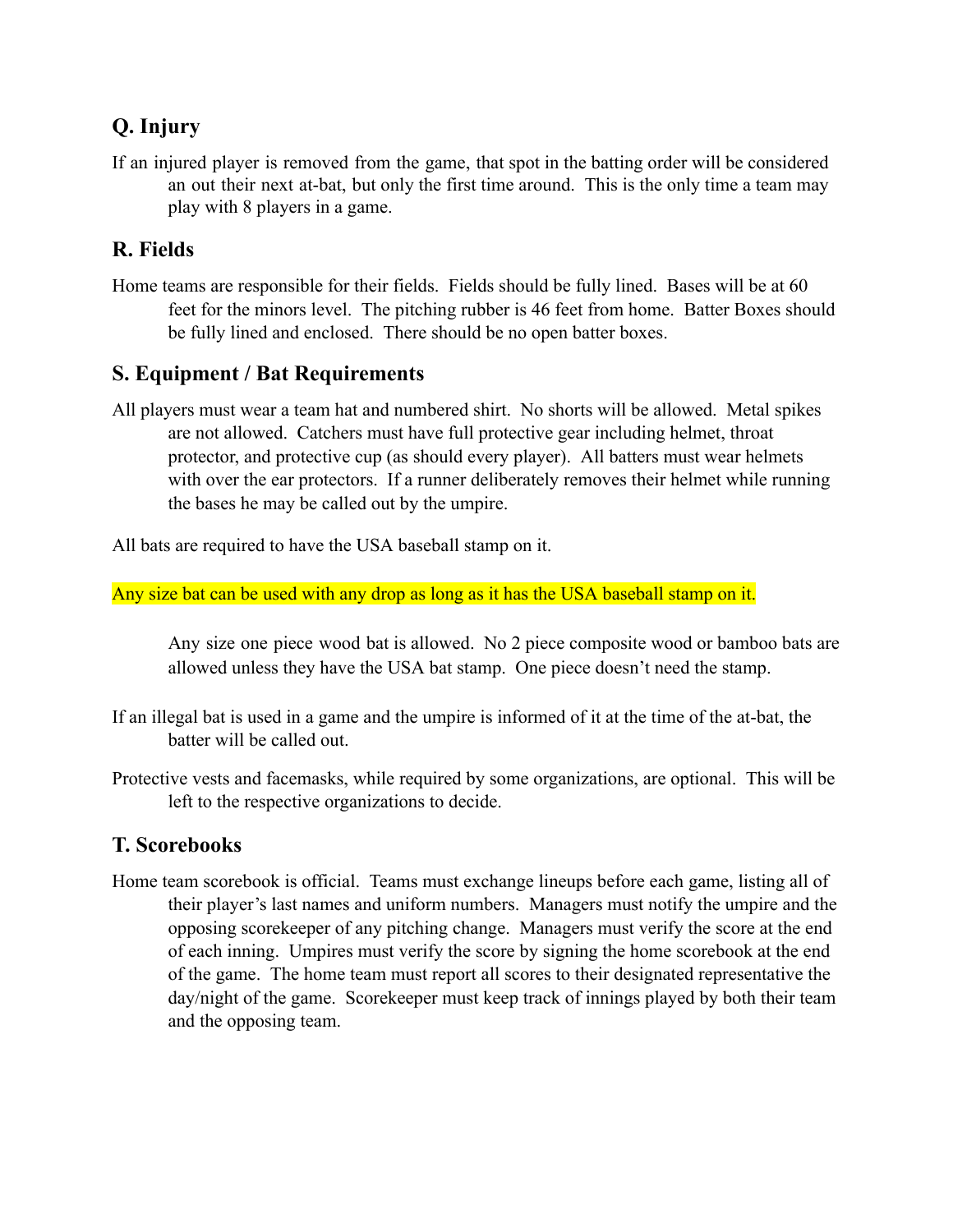#### **U. Results**

It is the responsibility of *both teams to submit the result* of the game within 24 hours of completion*. The submission should include the final score, the last name, uniform number, the number of innings pitched, the number of pitches thrown by each pitcher, and when that pitcher can throw again.* Please be sure to use the first initial or full name of the pitcher if there are brothers on the team.

This is what a reported pitcher should look like:

34 Smith 3 innings 48 pitches (can pitch Tuesday)

*if game pitched was on Sunday requiring 2 days rest*

50 Jones 4 innings 63 pitches (can pitch Wednesday)

*if game pitched was on Sunday requiring 3 days rest*

There will only be ONE courtesy email from your organization per team for the first week of the season if you forget to submit the needed information. After either the first email or the first week has passed by, any missed submission of stats after the 24 hour grace period will result in every player on your team being assessed 3 innings pitched and a forfeit. This penalty could result in a forfeit if your team happens to play 3 games that week. Submit results to:

Scott Munkirs: Geabl.minors@gmail.com

#### **V. Ball Supply**

Each team will provide 2 new balls per game.

#### **W. First Aid**

While each team should have a First Aid kit, the HOME team is responsible to have a first aid kit at the game. A cell or nearby phone should be available should additional help be needed.

#### **X. Rosters**

- All rosters must be submitted by the league representative at the league meeting held 2 weeks before the start of the first game. Rosters must include date of birth.
- All players must be in  $3<sup>rd</sup>$  or 4<sup>th</sup> grade to play at the minors level (unless it is a  $2<sup>nd</sup>$  grader playing up to fill a roster). In addition to their grade, a player that has turned 11 before April 1st is too old and not eligible to play in the minors division. That player must play at the majors level instead.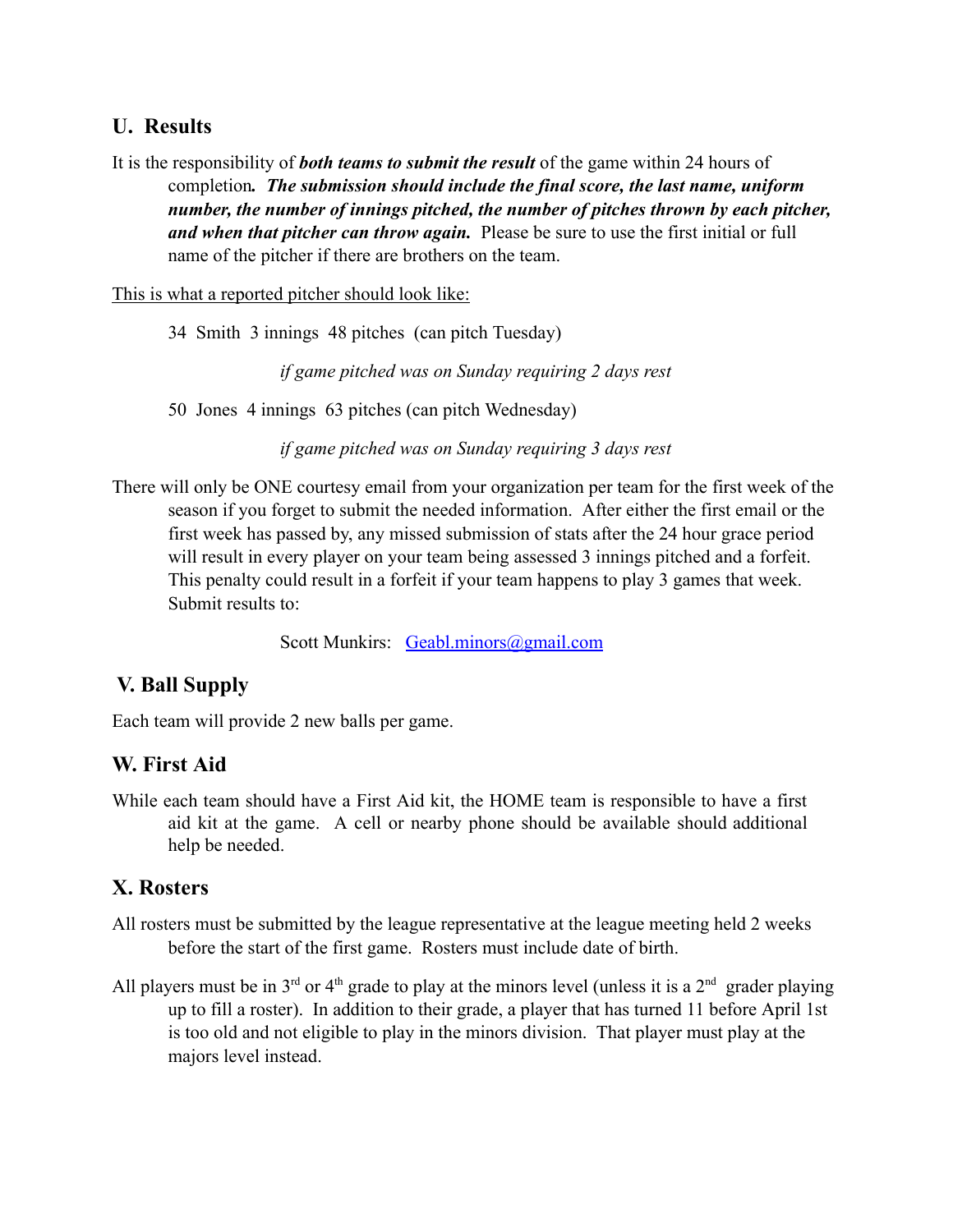- A player should be playing on a team sponsored by the township/city in which they reside i.e. Forks players should play for Forks, not for Easton. In regards to St. Jane's CYO, a player from any township/city can play for St. Jane's as long as he is a member of the St. Janes parish or school. In this case, no waiver will be needed.
- Non-roster players can be used strictly for filling up to the 10th spot on a team. This non roster player(s) must be a younger player from a younger team within the same organization. A coach using a non-roster player must notify his league representative and the opposing coach. In no circumstances should a non-roster player be used when a team has 10 roster players at the game.

## **Y. "PLAYING UP"**

- 1. If a coach is in need of a substitute player(s), that coach may request a player from one level down to play up. Player **should** be a second year player from the level below (farm). For example – to be called up to play at the minors level, it must be a player who will be moving to the minors level the following year.
- 2. Player(s) being called up must bat last in the lineup and may play any postion except pitcher. If more than one player is being called up by the team, then the rule still applies, and both must bat at the end of the line-up.

3. No player can be on the doubles roster in GEABL. If anytime during season if a player is playing both divisions then that player will be considered a CALL UP player anytime he plays for the older division. He must be treated as a CALL UP player and follow the guidelines listed above. If a coach does not follow the guidelines for a CALL UP PLAYER the player will be considered ineligible and the game will be a FORFEIT.

4. If a player who plays down (younger division) gets called up to the older division and becomes a permanent player on that team then that player will be considered part of the older team and MAY NOT play DOWN for the rest of season. Once this occurs that player can be used in any way the coaches desire. They can bat anywhere in the lineup and can pitch too.

5. A player being used as a permanent call-up for the remainder of the season must be made known to the league by May  $6<sup>th</sup>$  at the latest. (A player can't finish their farm season and then be rostered on a minors team for the end of the season and then for the playoffs.)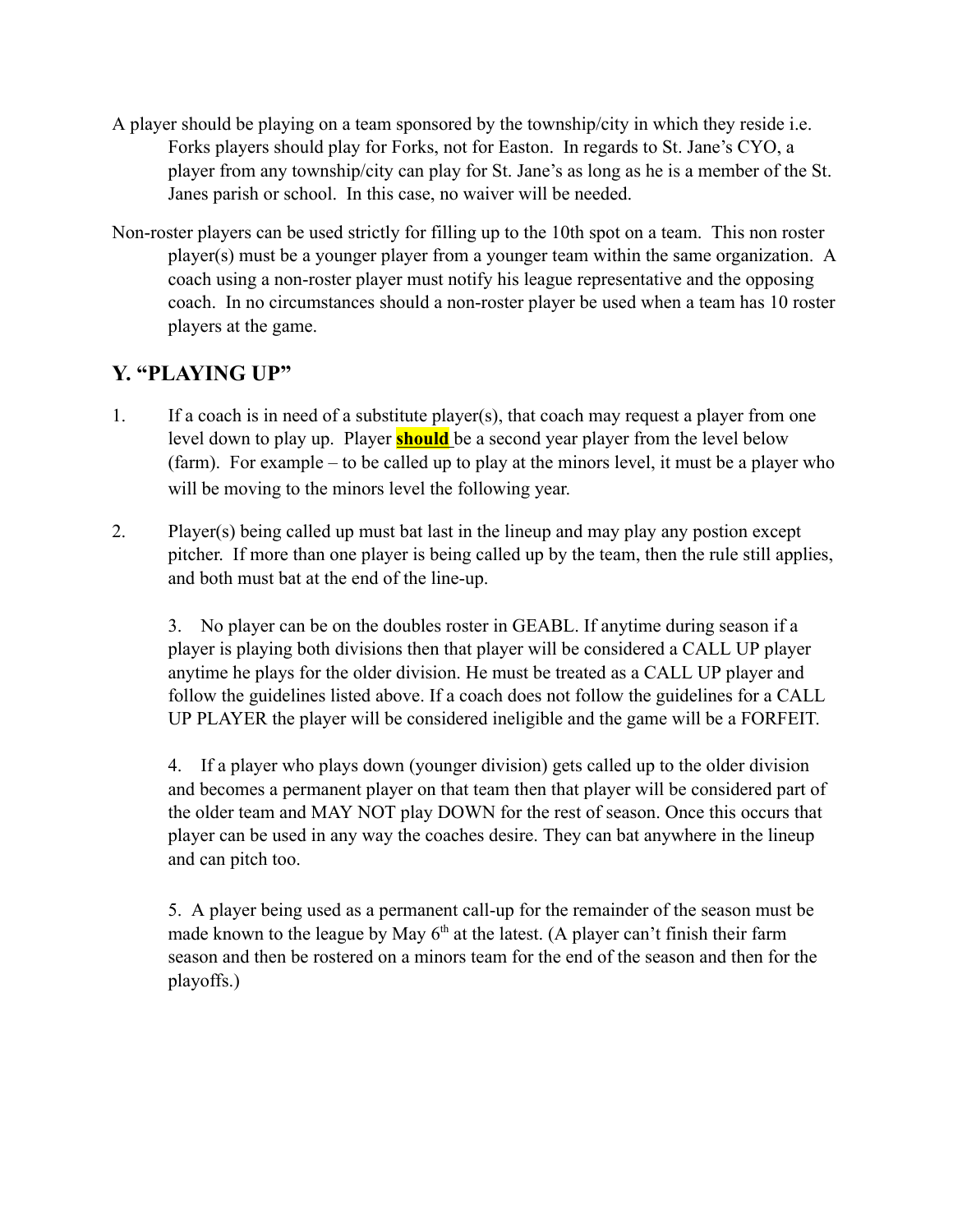### **Z. Playoffs**

The championship playoffs at the end of the season shall consist of the top 8 teams with the most points. The selection criteria for the playoffs will be as follows:

- 1. Most points scored (each win counts as 2 points, ties count as 1 point)
- 2. Overall Record
- 3. Head to Head Record
- 4. Head to Head winning percentage
- 5. Runs allowed (average runs allowed if teams have not played same amount of games due to non-forfeits)

\*\*If 2 teams are tied in any criteria and one of those teams forfeited a game during the regular season, the team without a forfeit will be placed ahead of the other team in the final standings.\*\*

The top 8 teams will be selected. The teams will be seeded for the first round of playoffs. After each round of the playoffs, the *winners will be reseeded (there is no straight bracket play).* All playoff games must be played to completion of full amount of innings. The only exception will be if a team is up by more than 10 or 15 runs after a game becomes official.

*Quarterfinal and Semifinal Games* – Quarterfinal and semifinal playoff games will be held at the higher seeded team's field. Innings pitched will reset at the start of the playoffs. Pitchers will still have a total of 6 innings for the quarterfinal and semifinal games which will be treated as one week. The first two rounds will count as 1 week even if the games run into the next week (innings will not reset after a Sunday like during the regular season). Pitch count rules and rest days will still carry over from the end of the regular season games.

*Championship Series* – the championship will consist of a best of 3 series between the final 2 teams. Innings pitched will reset at the start of the championship series. Pitchers will still have a total of 6 innings for the 3 game series. The series will count as 1 week even if it runs into the next week (innings will not reset after a Sunday like during the regular season). Pitch count rules and rest days will still carry over from the previous rounds. The higher seeded team will host games 1 and 3 of the series. The lower seed will host game 2.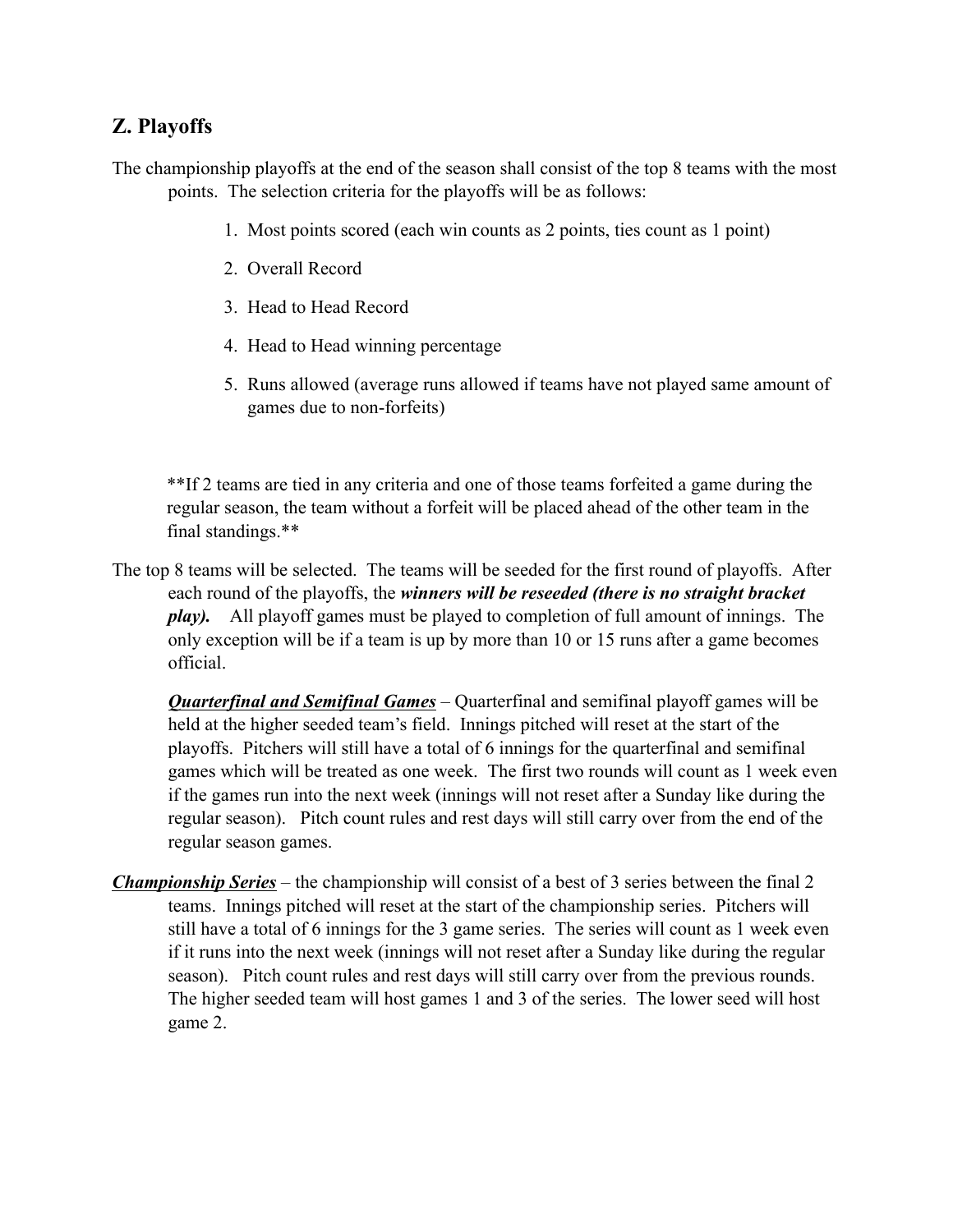### **AA. Ejection**

- Umpires will eject any player, manager, coach, or fan that conducts themselves in an unsportsmanlike manner. An ejected player must stay in the bench area for the rest of the game. Any ejected Manager, Coach, or Fan must leave the field and the immediate area surrounding the field. Ejection of Manager, Coach, Fan, or Player will result in a one game suspension, to take effect on the next scheduled game.
- ANY COACH WHO DETAINS AN UMPIRE FROM LEAVING THE FIELD AND/OR THE PARKING LOT AFTER A GAME WILL BE SUBJECT TO AN IMMEDIATE SUSPENSION BY THEIR COMMISSIONER.

#### **BB. Appeals**

All appeals are verbal and must be made before the next pitch is thrown. Appeals can be made to either umpire . Umpires are allowed, but not required, to help each other. No appeals of missed bases, except at the 11/12 age level. Umpires will make an automatic call if they observe this infraction.

### **CC. Protest**

A game may be protested only for a violation or interpretation of a playing rule or violation of player eligibility, participation, or pitching rules. A protest of an umpire's judgment will not be considered. When making a protest the umpire and both scorebooks must be noted and marked as to when the protest was made. The protest must be noted to your league representative immediately after the game, which in turn will notify their commissioners. There is a 24-hour limit for a protest to be filed with the commissioners. A protest fee of \$25 must accompany each protest. The \$25 will be returned if the protest is upheld. For rules interpretation, if upheld, the game will resume at the point the protest was made. For player eligibility, the offending team will forfeit the game.

#### **DD. Umpires** Barry Perazzetti **badland43@yahoo.com** (484) 695-7362

GEABL teams will be using an umpire assignor (see above). As coaches, your role is to contact the umpire assignor if a game is canceled due to weather. The umpire assignor will take care of the rest. As the home coach, it is also required that you notify the away team. The home plate umpire has the sole discretion on calling games for darkness, weather, etc. When an umpire calls a game for lightning, the game must stop immediately regardless of inning or score. Umpires are instructed to stop play once lightning occurs. Keep in mind the safety of the players, coaches, and fans.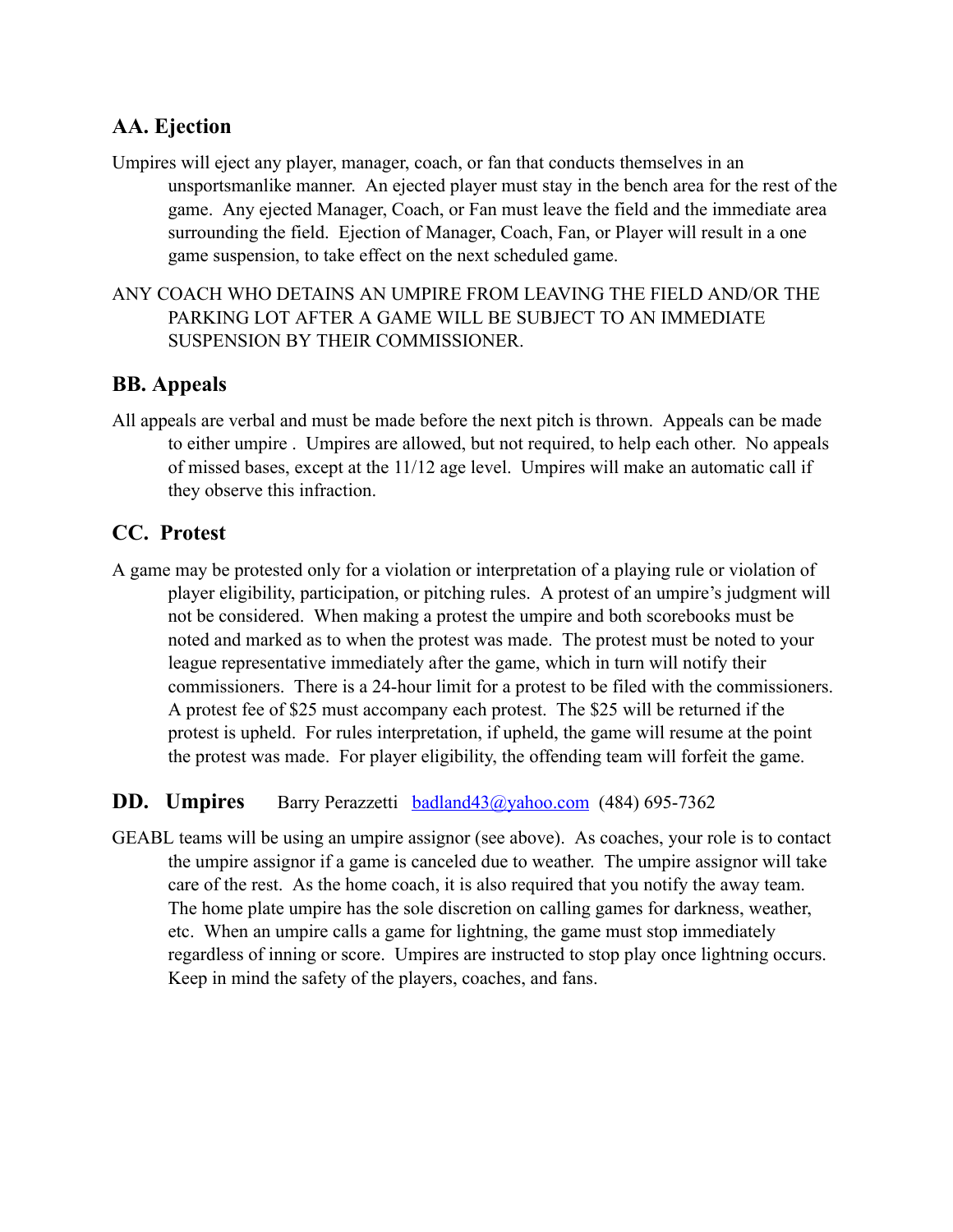#### **EE. Umpire Pay** for 2022:

1. One umpire will be paid once the game has become **official (completed or unofficial but lasting longer than 1.5 hours). Playoffs will have 2 umpires for the games.**

Umpire will be paid \$55.00

2. If the game is **not an official game (suspended - rain, darkness, etc.) and less than 1.5 hours** of the game has been completed, the umpires will receive the following pay:

Umpires will be paid \$25.00

3. The pay for a continued game will be the same as above in the event that the game lasts less than one hour of play. If the continued game lasts longer than the 1 hour, then the umpire get paid the full amount (\$55.00) In a continued game, Both teams will split the cost on paying the umpire. Home team will pay the extra 1.00

4. Umpires who are at the field and the game is called due to a forfeit will receive full pay. The team who forfeits will pay.

5. Coaches must call the umpire assignor by 5:00 PM to call off a game.

6. If a game is canceled after 5:00 and the umpire shows up, he must be paid \$20 for travel expenses.

7. If a game is protested and the league upholds the protest and the game is to be replayed at the point of the protest, the same two umpires must work the game at no further compensation. If the umpires were not at fault, then they shall receive regular compensation.

8. All umpires must honor all assignments. They must give the assigner 24 hours notice unless there is an emergency and then it must be discussed with the assigner.

#### **9. Any time an umpire ejects a player or a coach, he must notify the assigner.**

#### **FF. All-Star Game**

1. Weather permitting and if all games get completed as planned, an All-Star game

will be played at the conclusion of the season.

- 2. Pitchers can pitch a maximum of 1 inning.
- 3. All kids should play  $\frac{1}{2}$  of the game and at different positions if possible.